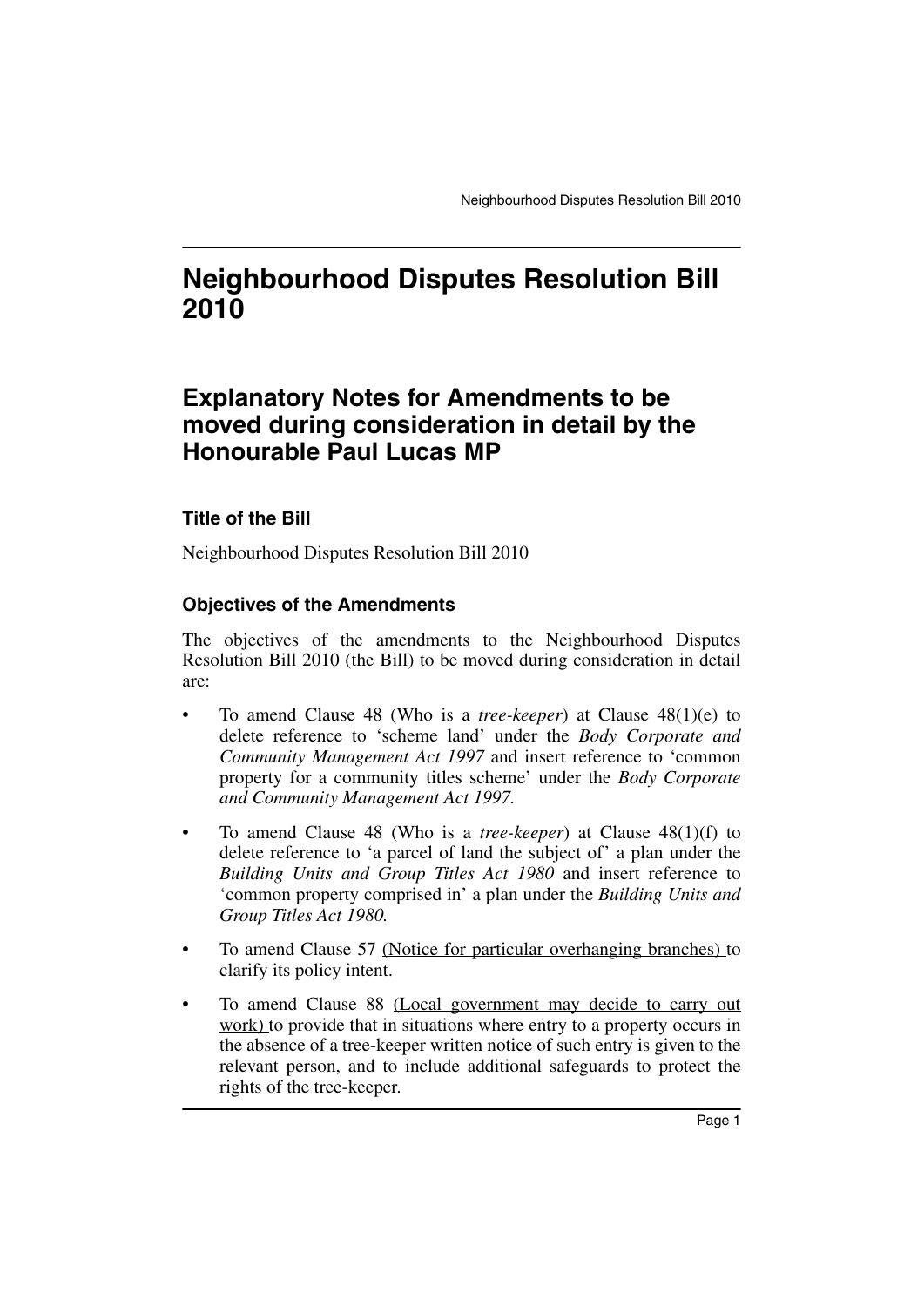• To amend Clause 89 (Requirements of intention to enter land) to provide for a *notice of entry to land* and outline the requirements for the notice to include the day the authorised person entered the land.

#### **Reasons for the Amendments**

1. Clause 48 (1)(e) and Clause  $48(1)(f)$ 

The meaning of tree-keeper is central to Chapter 3 of the Bill which deals with trees. A tree-keeper is limited to the holders of the property interests specified in Clause 48 (Who is a *tree-keeper*).

Clause  $48(1)(e)$  provides that if the land on which the tree is situated is scheme land, the body corporate for the community titles scheme under the *Body Corporate and Community Management Act 1997* (the scheme) is the tree-keeper. It is the intention of this clause to only capture the owners of common property. The registered owners of individual lots in the scheme are included in Clause 48(1)(a).

To avoid possible duplication and clarify the intention of this clause, the reference to' scheme land' is deleted and reference to 'common property for a community titles scheme' is inserted.

• Clause 48 (1)(f) provides that if the land on which the tree is situated is a parcel of land the subject of a plan under the *Building Units and Group Titles Act 1980* (the plan), the tree-keeper is the body corporate for the plan. It is the intention of this clause to only capture the owners of common property. The registered owners of individual lots in the plan are included in Clause 48(1)(a).

To avoid possible duplication and clarify the intention of this clause, the reference to 'a parcel of land the subject of a plan' is deleted and reference to 'common property comprised in' the plan is inserted.

2. Clause 57 (Notice for particular overhanging branches)

The Bill establishes a new notice system in Part 4 (Removal of overhanging branches) - Clauses 55 to 58. If a neighbour wants the tree-keeper to cut and remove the overhanging branches of the tree-keeper's tree the neighbour can serve a "Notice for overhanging branches" (the Notice) upon the tree-keeper.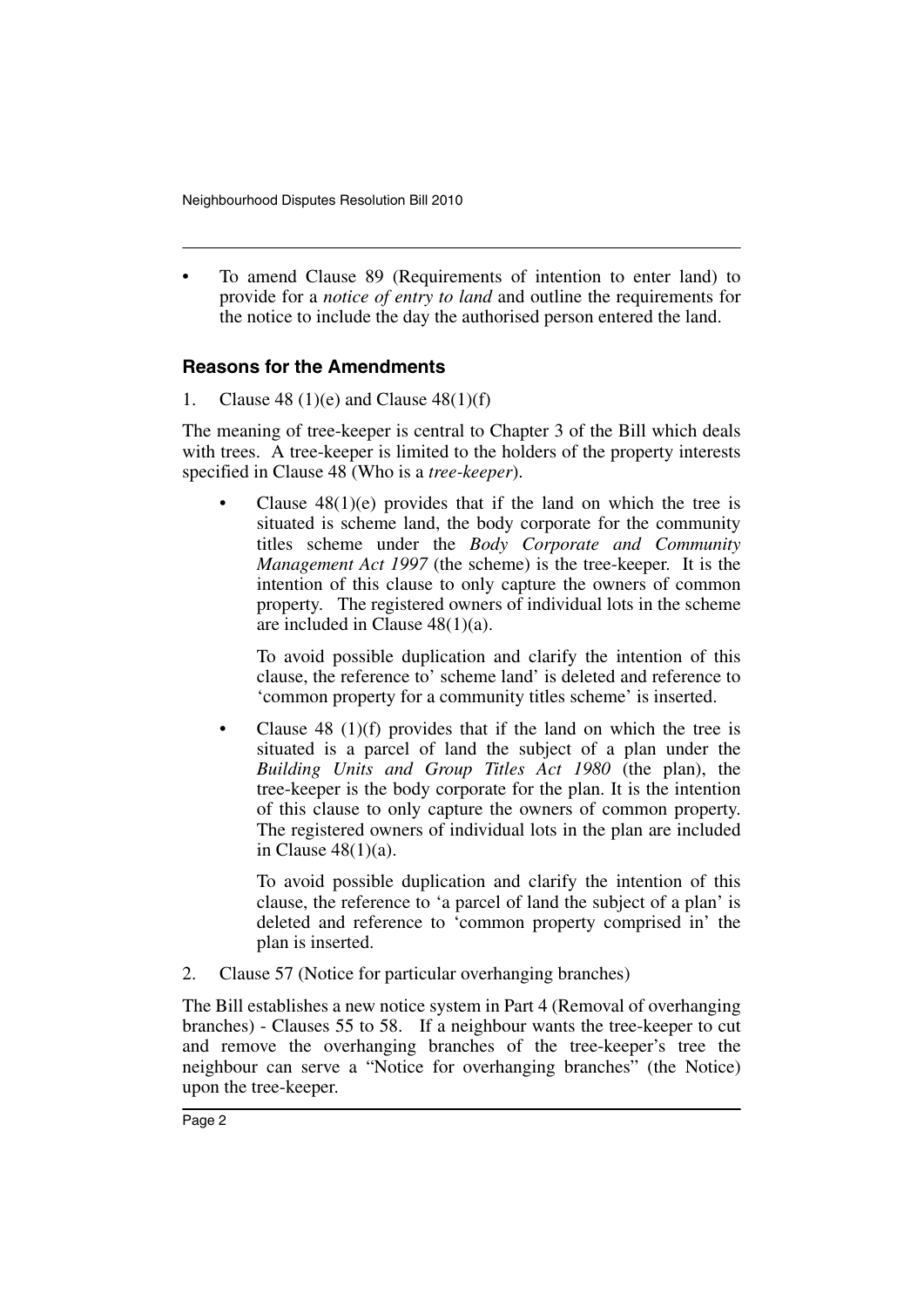Clause 57 of the Bill sets out the circumstances in which the notice can be given, that is, the branches must intrude more than 50cm onto the adjoining land and be less than 2.5m above the ground. This would remove branches likely to interfere with the passage of a person or vehicle. The maximum amount recoverable by a neighbour from a tree-keeper under the new Notice system is \$300.00 per annum.

The amendment clarifies further that only one notice can be given to a tree-keeper by a neighbour in any 12 month period and the neighbour may not give the notice if the neighbour has given another notice within the previous 12 months for any tree.

3. Clause 88 (Local government may decide to carry out work) and Clause 89 (Requirements of notice of intention to enter land)

Clause 88 of the Bill operates as an enforcement tool for a neighbour who has obtained an order against a tree-keeper from the Queensland Civil and Administrative Tribunal (QCAT) about a tree, and the tree-keeper has failed to comply with the order. This clause provides that at the request of the neighbour, a local government may elect to inspect whether the QCAT order has been complied with and carry out work on a tree in accordance with the terms of the order.

Clause 88 permits an appropriately qualified person authorised by the local government to enter a tree-keeper's land in order to inspect the tree to determine if the work has been carried out as required by the order, and carry out the work if the work has not been carried out as required by the order. If there is a likelihood of a serious risk to safety, or entry is required urgently, entry can occur without notice.

The purpose of the proposed amendments to Clause 88 and Clause 89 is to ensure that appropriate safeguards are in place to protect the rights of the tree-keeper in situations where entry to a property occurs without notice.

The amendments require that a written notice of entry to land is subsequently given to the tree-keeper stating the identity of the authorised person who entered the place, the purpose for which the place was entered, and the date of entry.

The conditions of entry are clarified further to include that an authorised person must enter the tree-keeper's land only to a reasonable extent needed to carry out the work under Clause 88 and that Clause 88 does not authorise entry to a dwelling on the land.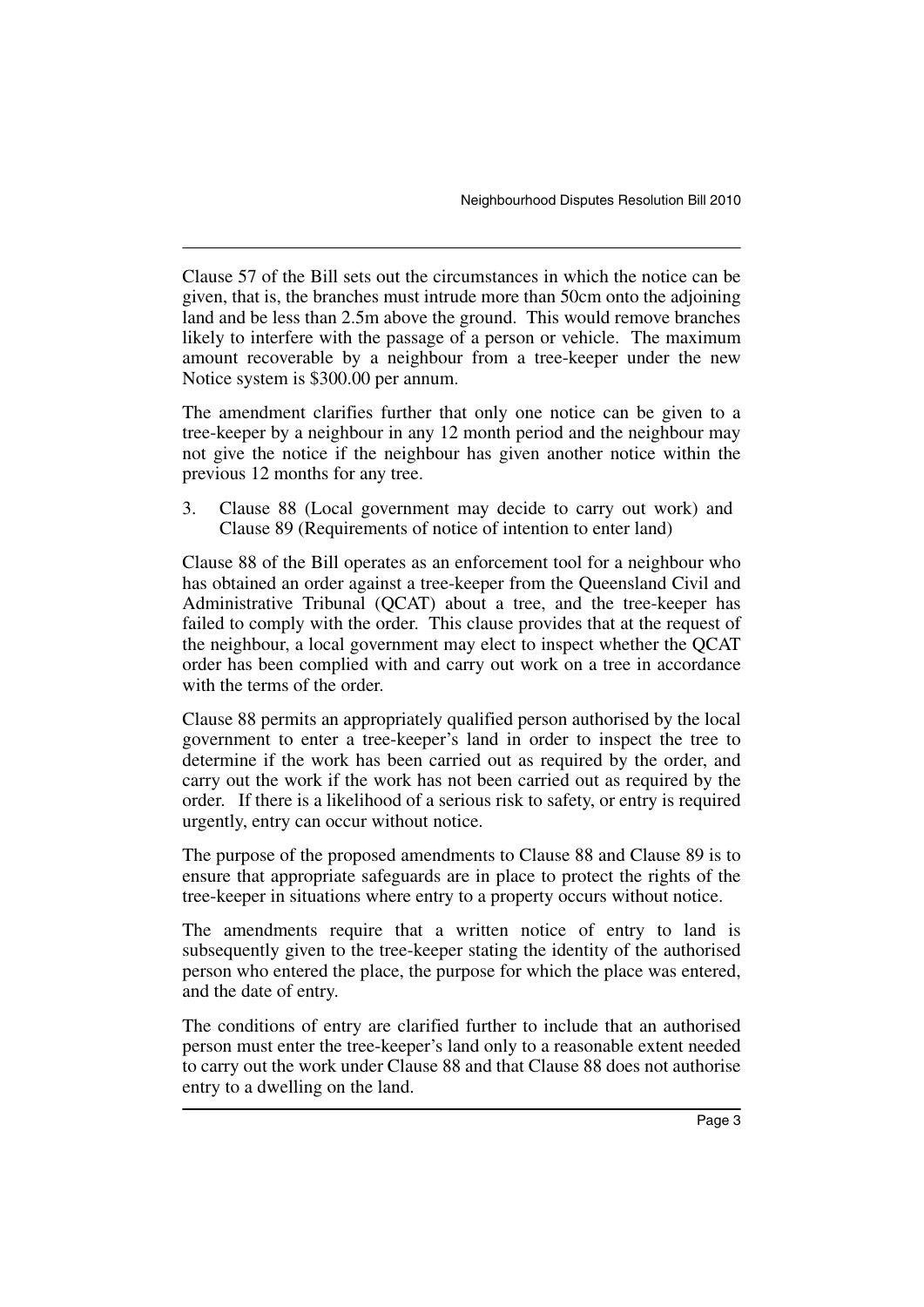Clause 89 (Requirements of intention to enter land) provides for a *notice of entry to land* and outlines the requirements for the notice to include the day the authorised person entered the land.

#### **Achievement of the Objectives**

Clause  $48(1)(e)$  – The objectives are achieved by amending Clause  $48(1(e))$ 

to provide that a tree-keeper is the body corporate for the community titles scheme where the tree is situated on common property under the *Body Corporate and Community Management Act 1997*

Clause  $48(1)(f)$  – The objectives are achieved by amending Clause  $48(1)(f)$ to provide that a tree-keeper is the body corporate for the plan where the land on which the tree is situated is common property comprised in a plan under the *Building Units and Group Titles Act 1980.*

Clause 57 - The objectives are achieved by amending Clause 57 to provide that a neighbour may not give the written notice to cut and remove the overhanging branches of a tree under Clause 57(2) if the neighbour has given another notice to the tree-keeper or anyone else who is a tree-keeper within the previous twelve months for any tree.

Clause 88 - The objectives are achieved by amending Clause 88 to require that if an authorised person enters the tree-keeper's land because of the existence or likelihood of a serious risk to safety, or entry is required urgently and the chief executive of the local government has authorised in writing entry without notice, the local government must give the tree-keeper a *notice of entry to land* within 10 business days after the entry is made.

Additional safeguards are inserted in Clause 88(5B) and Clause 88(5C) which clarify further conditions of entry. An authorised person must enter the tree-keeper's land only to a reasonable extent needed to carry out the work under the section and it is made clear that the section does not authorise entry to a dwelling the land.

Clause 89 – The objectives are achieved by amending the heading of Clause 89 to insert reference to the 'notice of entry to land'. This notice is required under Clause 88(5A) and is given to the tree-keeper subsequent to entry by an authorised person for the purposes outlined in Clause 88(5)(b) and Clause  $88(5)(c)$ . The requirements for the notice of entry to land under Clause 88(5A) are set out in Clause 89(c) and include that such notice include the day the authorised person entered the land.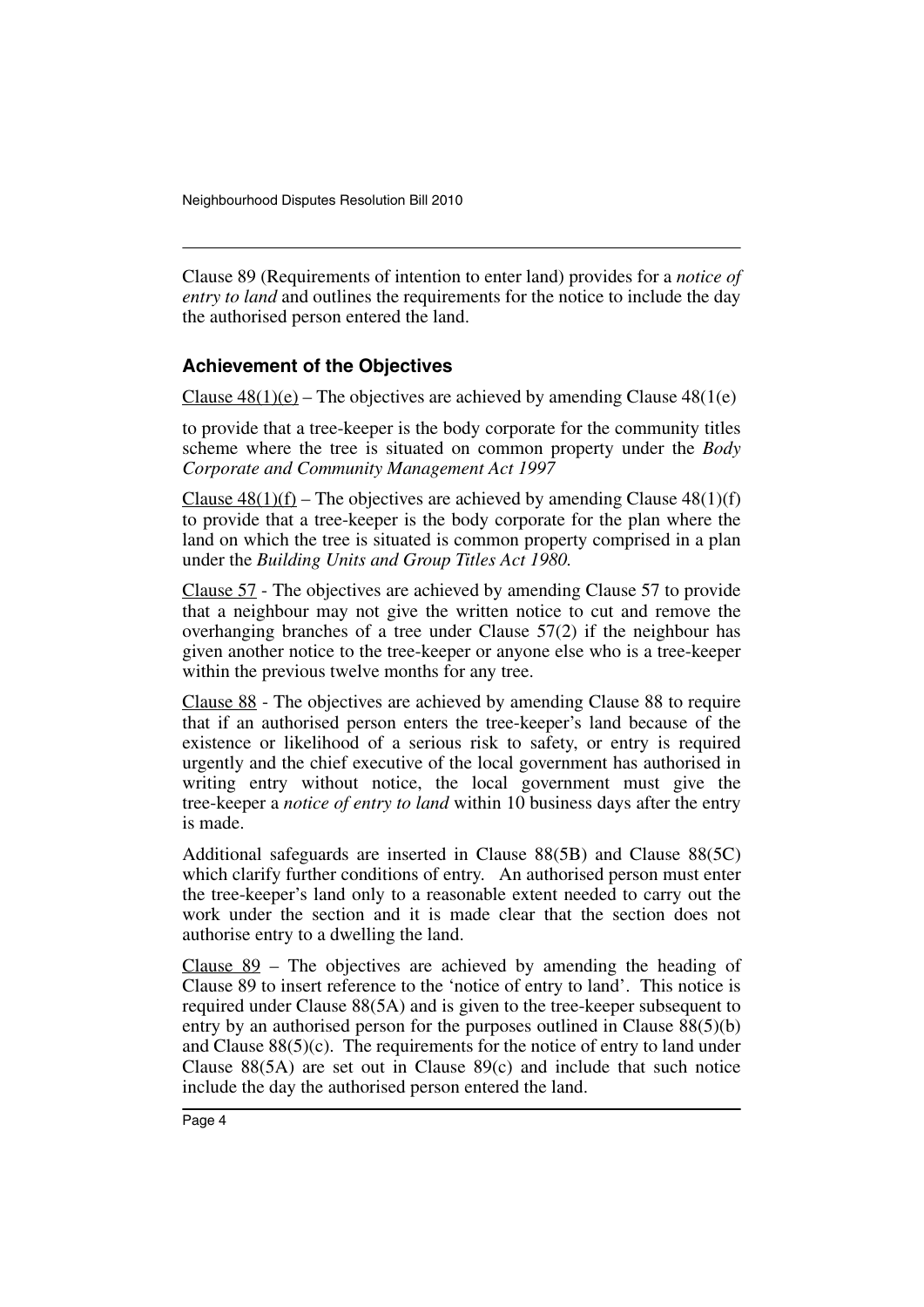#### **Alternative Ways of Achieving Policy Objectives**

There is no alternative way of achieving the policy objectives other than to amend the Bill.

#### **Estimated Cost for Government Implementation**

There is no cost associated with these amendments.

#### **Consistency with Fundamental Legislative Principles**

There is no breach of fundamental legislative principles of the *Legislative Standards Act 1992.*

#### **Consultation**

Consultation on the amendments to be moved during consideration in detail has occurred with the Community Titles Institute of Queensland Limited, Department of Environment and Resource Management (Land Titles Office) and the Department of Premier and Cabinet.

The Review of Neighbourly Relations found that the majority of the community submissions wanted the tree-keeper to be responsible for all lopping costs and for all costs of maintenance of their trees. The lopping of overhanging branches can cost neighbours thousands of dollars annually and many express anger that they have to pay to maintain trees which do not belong to them. The Bill attempts to balance the needs of the neighbour with the responsibilities of the tree-keeper, taking into account the possibility of limited financial circumstances for both parties.

# **Notes on Provisions**

### **Clause 48(1)(e)**

Clause  $48(1)(e)$  provides that a 'tree-keeper' is the body corporate for the community titles scheme where the land on which the tree is situated is common property under the *Body Corporate and Community Management Act 1997.*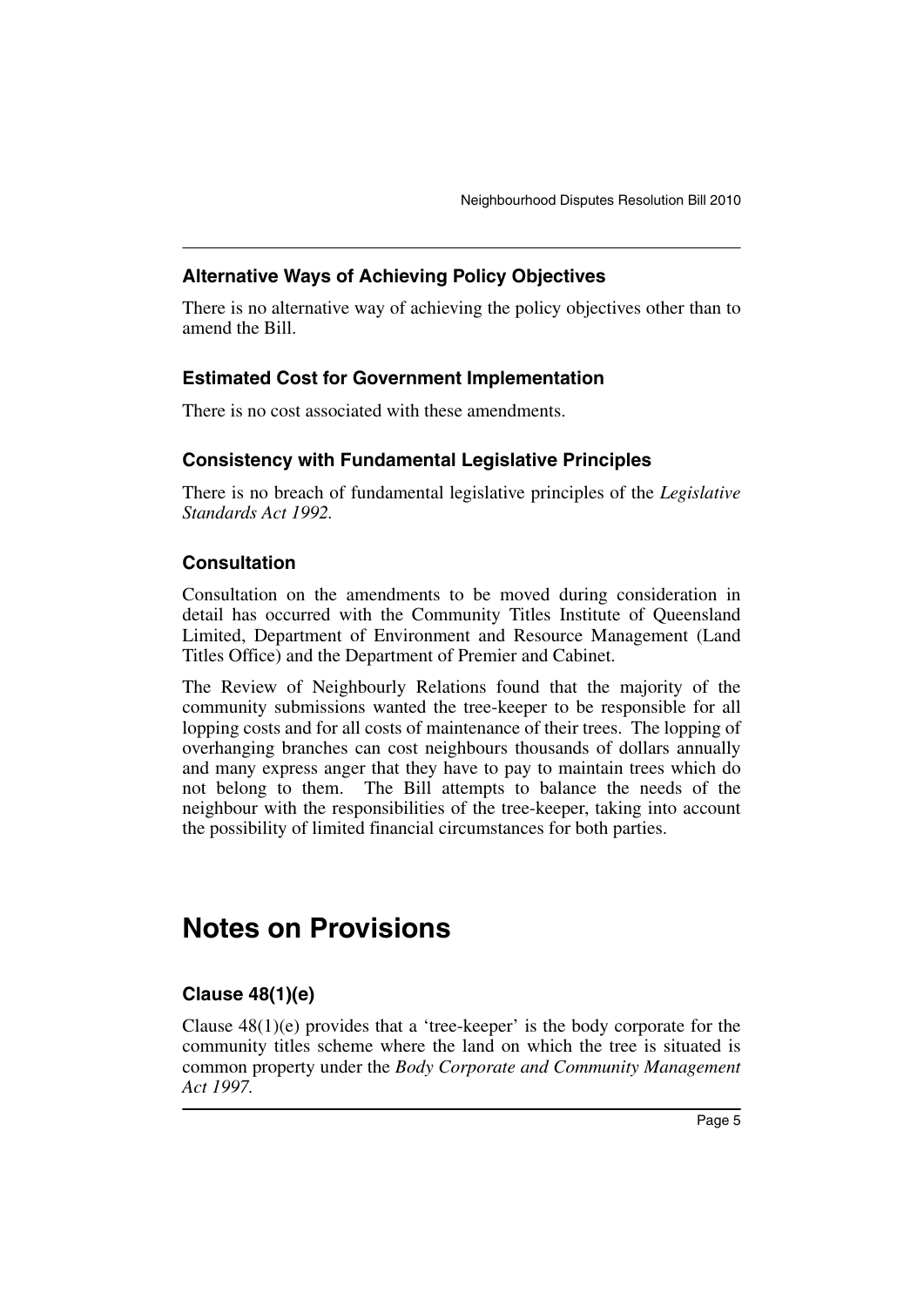## **Clause 48(1)(f)**

Clause  $48(1)(f)$  provides that a 'tree-keeper' is the body corporate for the plan where the land on which the tree is situated is common property comprised in a plan under the *Building Units and Group Titles Act 1980.*

#### **Clause 57- Notice for particular overhanging branches**

Clause 57(5) provides that only one notice can be given by a neighbour to a tree-keeper or anyone else who is a tree-keeper in any 12 month period.

The neighbour may not give the notice for any tree if the neighbour has already given another notice to the tree-keeper or anyone else who is a tree-keeper within the previous 12 months.

The maximum amount that can be recovered from a tree-keeper by a neighbour under the notice system is \$300.00 in any twelve month period.

#### **Clause 88 – Local government may decide to carry out work**

Clause 88 (5A) provides that if an authorised person enters the tree-keeper's land because of the existence or likelihood of a serious risk to safety or entry is required urgently and the chief executive of the local government has authorised in writing entry without notice, the local government must give the tree-keeper a 'Notice of entry to land' within 10 business days after the entry is made.

Clause 88 (5B) provides that an authorised person must enter the tree-keeper's land only to a reasonable extent needed to carry out the work under this section.

Clause 88 (5C) provides that Clause 88 does not authorise entry to a dwelling on the tree-keeper's land.

#### **Clause 89 – Requirements of notice of intention to enter land**

The heading for Clause 89 is amended to add a 'Notice of entry to land' which is given under Clause 88(5A).

Clause  $89(c)(v)(A)$  states that for a notice issued under Clause 88(4) the notice must include the day on which the authorised person is to enter the land.

Clause  $89(c)(v)(B)$  states that for a notice issued under Clause  $88(5A)$  the notice must include the day the authorised person entered the land.